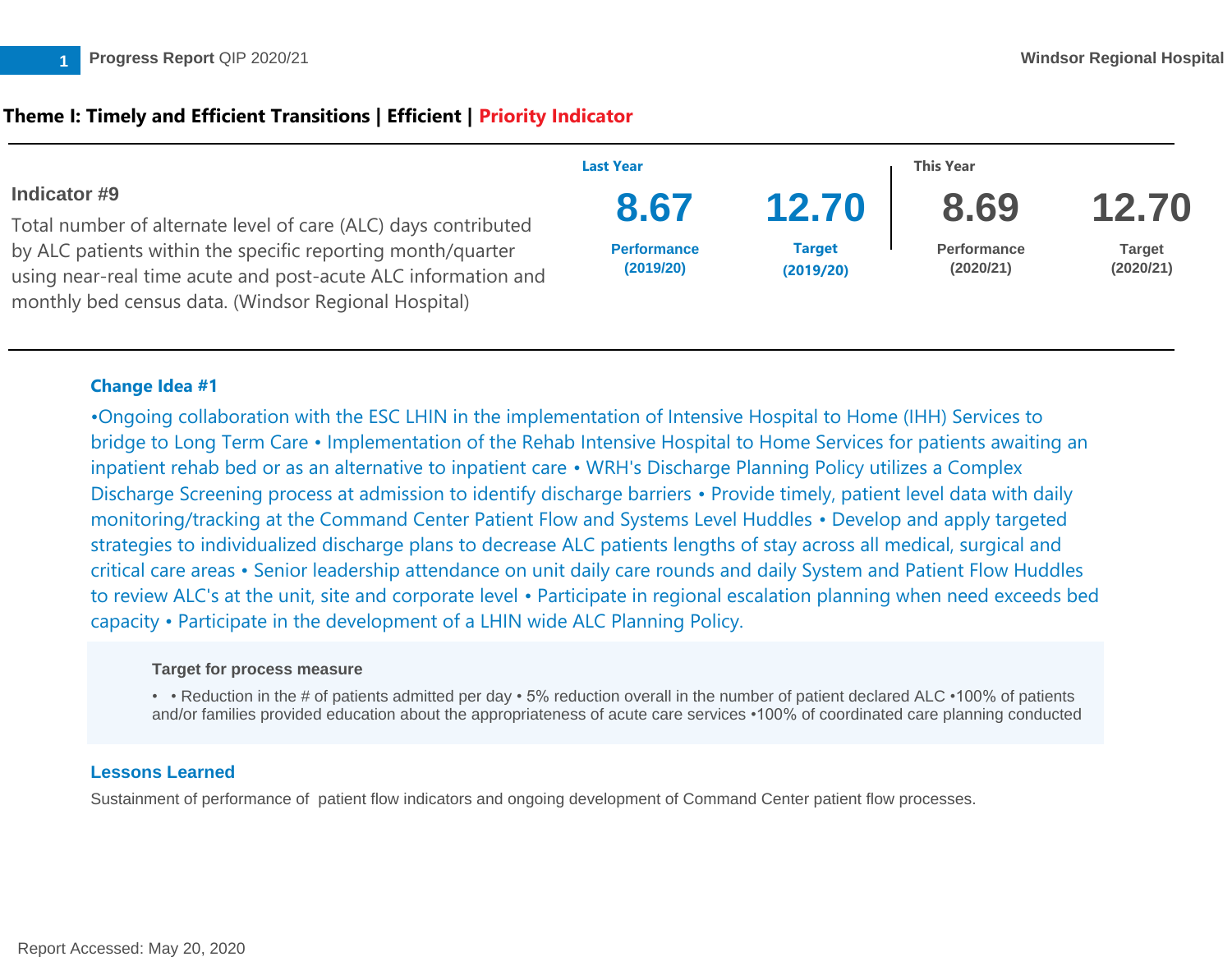# **Theme I: Timely and Efficient Transitions | Timely | Priority Indicator**



### **Change Idea #1**

• Health records process created where once the physician completes the discharge summary and it is transcribed, the dictated report is released from the dictation system and auto faxed to any community partners attached to the patient record • Ensure timely completion of discharge summary by physicians • MRP to ensure community provider documented on patient record where applicable.

### **Target for process measure**

• • 100% completed discharge summaries faxed to community provider where provider is identified • 80% or greater compliance with discharge summary completion • 100% compliance with community provider documented on chart where applicable.

# **Lessons Learned**

Discharge summaries auto faxed to community provider • Discharge summary timeliness and compliance monitored by the Medical Quality Committee • Conduct chart audits to ensure community provider documented on chart where applicable.

# **Theme I: Timely and Efficient Transitions | Timely | Mandatory Indicator**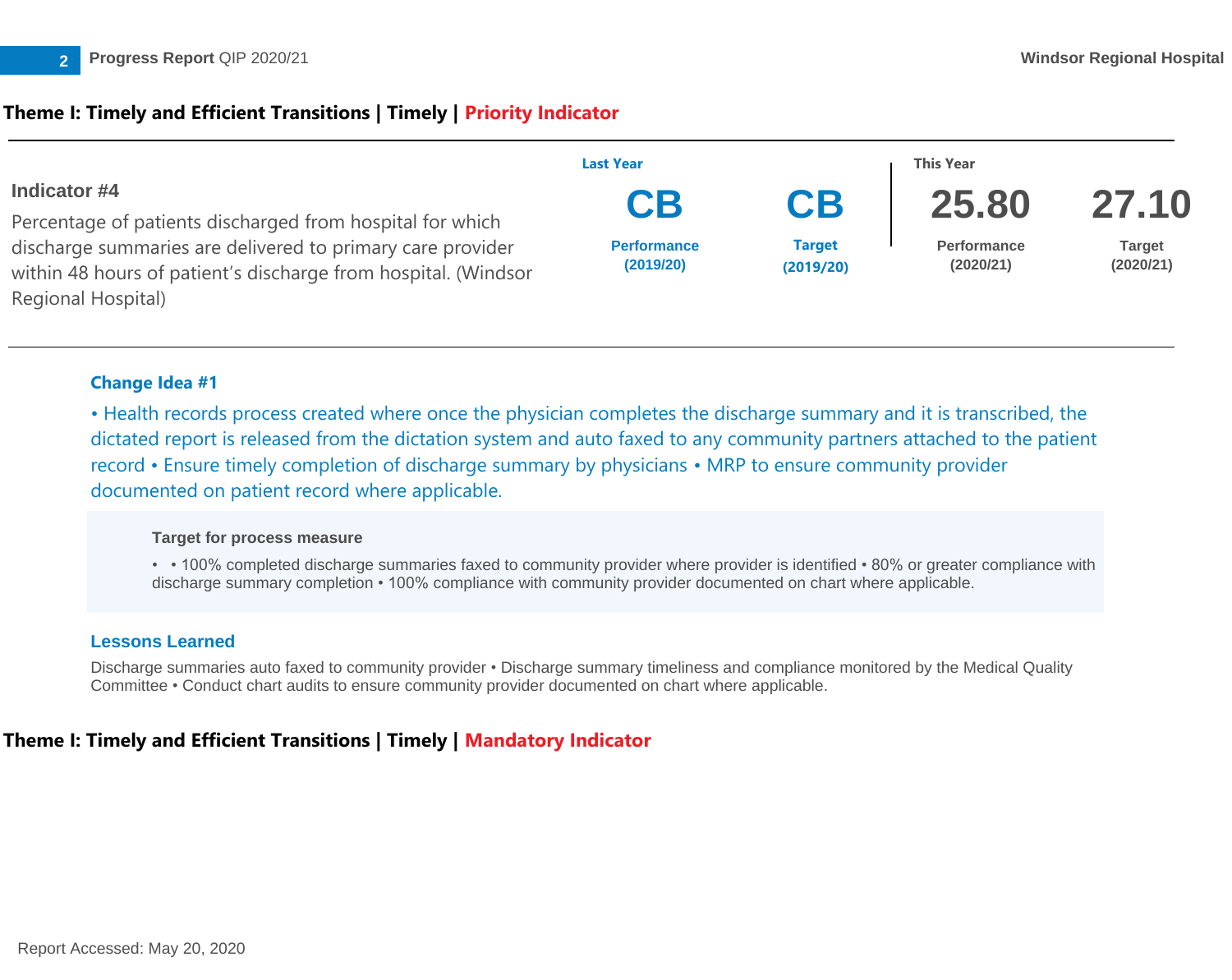

• Focus on maintaining or improving ED admission rates at 10% at Met Campus and 13% at the Ouellette Campus. The corporate focus on QBPs, including standard order sets, clinical pathways and patient experience pathways will decrease overall LOS • Reduce provider initial assessment (PIA) times with introduction of ED wait time tracker from Oculys • Patient Flow and Bed Allocation Model introduced October 2017 and the introduction of assessment bays across all Medicine units to reduce wait time for admitted patients, reduce the number of Admit No Bed patients, and improve patient experience • Process improvements identified in collaboration with Diagnostic Imaging to ensure timely access to required imaging and reports including Radiologist real time reporting for the ED from 0600 to 2400 daily • New Patient Flow Model Surgery to be rolled out in 2019 • EMS diversion protocol established between Windsor Essex Emergency Management Service, Windsor Regional Hospital and Erie Shores Health Care to divert CTAS 4 and 5 to low volume Emergency Department

#### **Target for process measure**

• • LOS for admitted patients • 0 ANB waiting greater than 3 hrs. in the Emergency Department • Discharges by 1100 - 32%; by 1400 - 70%.

### **Lessons Learned**

Daily tracking of compliance to ED LOS (length of stay) and the number of admissions, Admit No Beds and wait time to inpatient bed• Dedicated indicator teams monitors progress daily with weekly and monthly reporting and the development of action plans • Command Center provides centralized hub for patient flow indicators in real time action and resolution • Track and monitor corporate LOS by program, and the number of discharges by 1100 and 1400 by individual unit• Increased number of physicians in the ED allows for earlier assessment and intervention and increased capacity.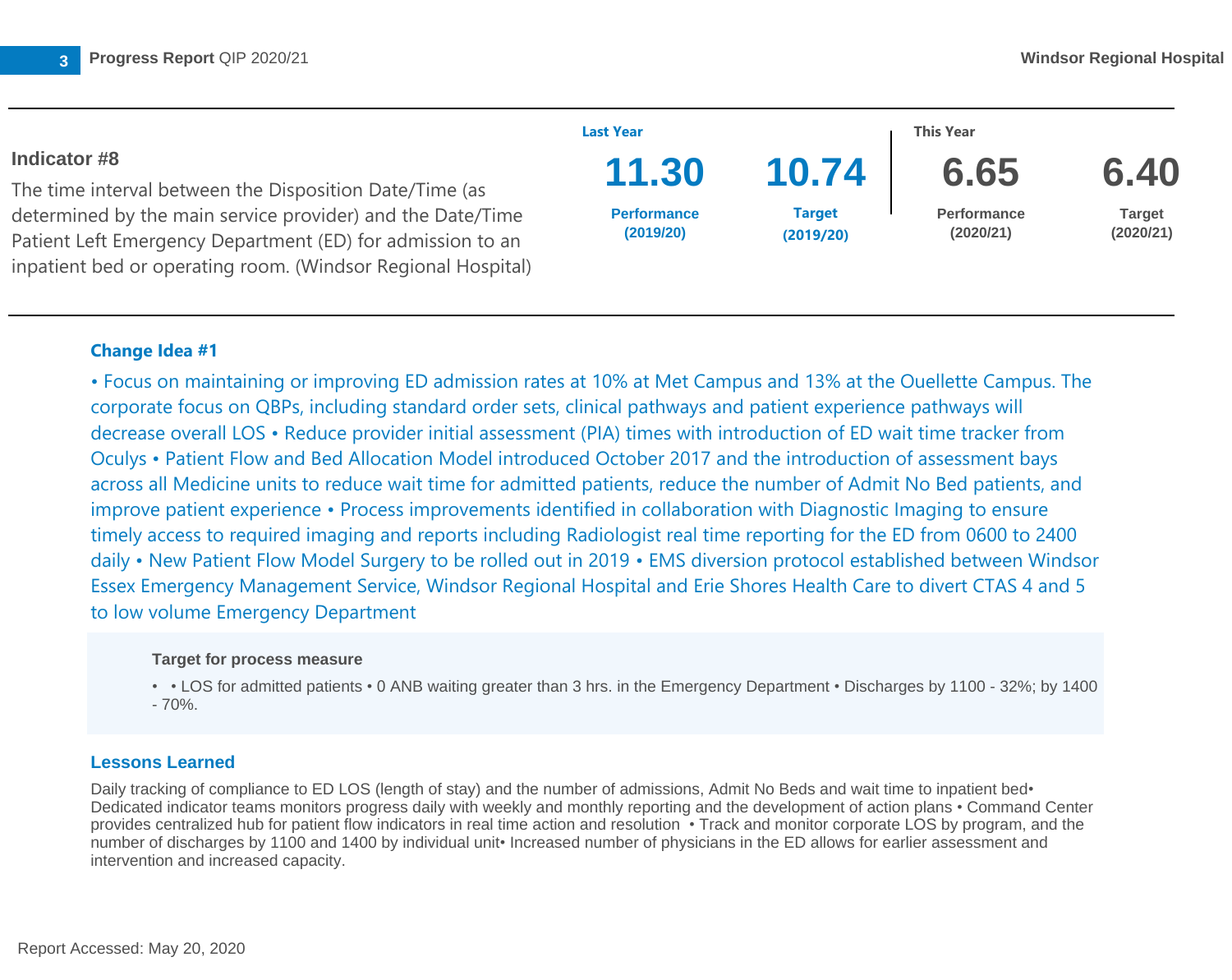# **Theme II: Service Excellence | Patient-centred | Priority Indicator**

|                                                                                                                                                                                                                     | <b>Last Year</b>                |                            | <b>This Year</b>                |                            |
|---------------------------------------------------------------------------------------------------------------------------------------------------------------------------------------------------------------------|---------------------------------|----------------------------|---------------------------------|----------------------------|
| Indicator #5                                                                                                                                                                                                        | 52.83                           | 70                         | 53.35                           | 70                         |
| Percentage of respondents who responded "completely" to the                                                                                                                                                         |                                 |                            |                                 |                            |
| following question: Did you receive enough information from<br>hospital staff about what to do if you were worried about your<br>condition or treatment after you left the hospital? (Windsor<br>Regional Hospital) | <b>Performance</b><br>(2019/20) | <b>Target</b><br>(2019/20) | <b>Performance</b><br>(2020/21) | <b>Target</b><br>(2020/21) |

### **Change Idea #1**

• Monthly reporting of satisfaction results • Standardized Leadership Rounding on all in-patient units where daily, onethird of patients are engaged in a face to face conversation with a formal nursing leaders. One of the questions posed asks about any concerns or needs patient has about going home • Implementing the Quality Based Procedure (QBP) package: one component is a Patient Experience Pathway. Pathway designed to facilitate verbal and nonverbal communication with patient and family in lay-person terms. It will include face to face conversations about the day to day plan of care and discharge plans for the patient and family when they return home. In-room white boards have been designed and implemented according to best practices aimed at enhancing communication and understanding of expectations of all involved in the circle of care. Physician led rounds across all Medicine units ensures entire care team is involved in Plan of Care.

### **Target for process measure**

• •Previous year established baseline for new methodology •Daily internal Leadership Rounding results: 60% of in-patients would rate their stay as good (4) to excellent (5) •70 % of patients with an associated QBP will be able to state their plan of care for the day

# **Lessons Learned**

Monthly reporting of results from NRC across the organization • On-going tracking and reporting of the patient satisfaction scores obtained through the daily Leadership Rounding. Scores to be reported each week at the Standard Unit Reporting "huddle" •Monthly auditing of completion of in-room patient white boards to ensure on going compliance with completion of patient relevant information.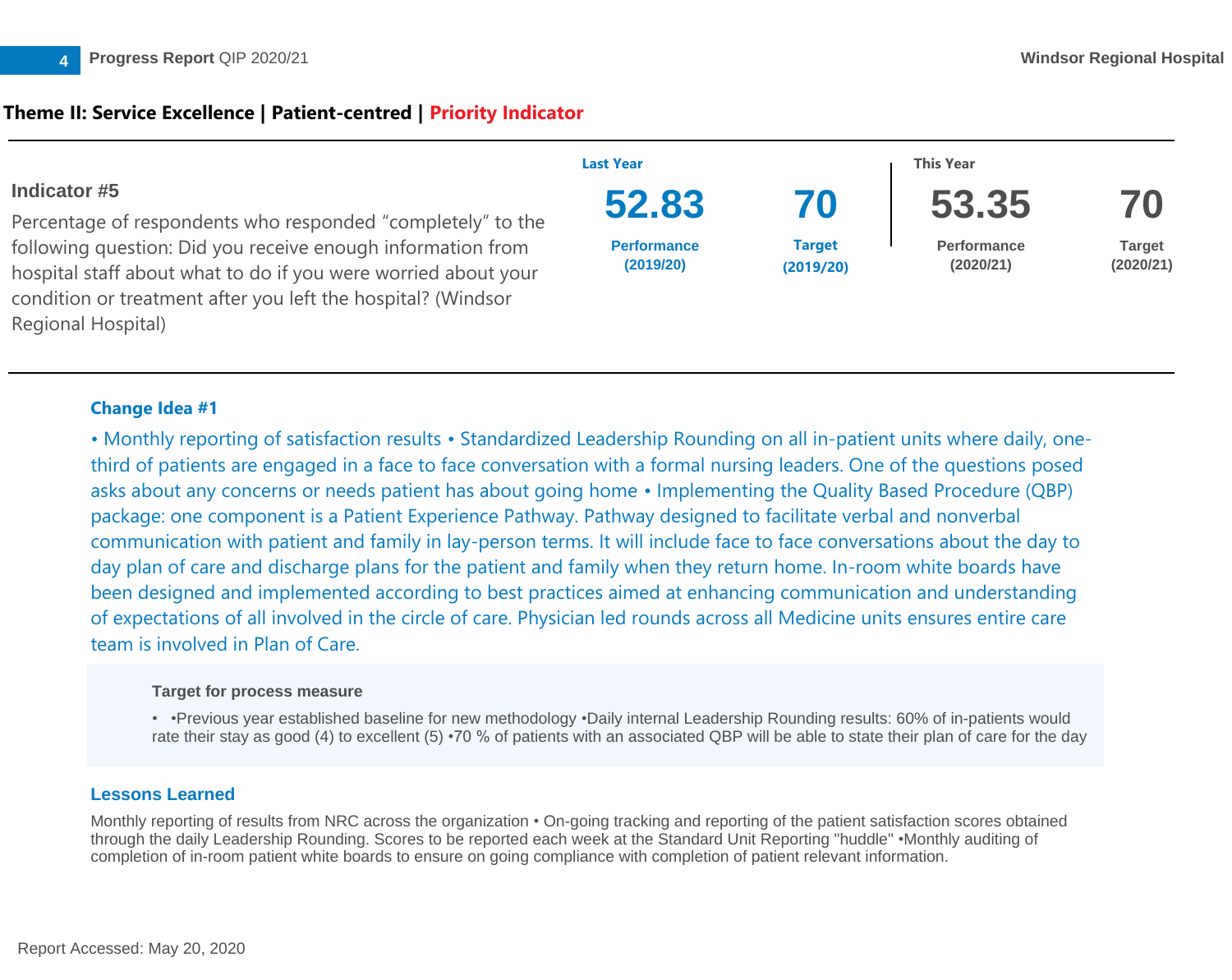

|                                                                            | <b>Last Year</b>                |                            | <b>This Year</b>                |                     |
|----------------------------------------------------------------------------|---------------------------------|----------------------------|---------------------------------|---------------------|
| Indicator #3                                                               | CB                              | CB                         | 98.18                           | 100                 |
| Percentage of complaints acknowledged to the individual who                |                                 |                            |                                 |                     |
| made a complaint within five business days. (Windsor Regional<br>Hospital) | <b>Performance</b><br>(2019/20) | <b>Target</b><br>(2019/20) | <b>Performance</b><br>(2020/21) | Target<br>(2020/21) |

• Patient advocate follow-up with every individual making a complaint • Real time reporting in Hospital's risk reporting system RL6 • Immediate review with parties involved as well as Senior team to ensure resolution • QCIPA reviews initiated including staff, leadership and physicians involved in the incident.

### **Target for process measure**

• Collecting Baseline as first year of indicator

# **Lessons Learned**

Patient advocate responds to individual making a complaint immediately and then records complaint and follow-up in the Risk Reporting system • Patient advocate department ensures timely follow-up and resolution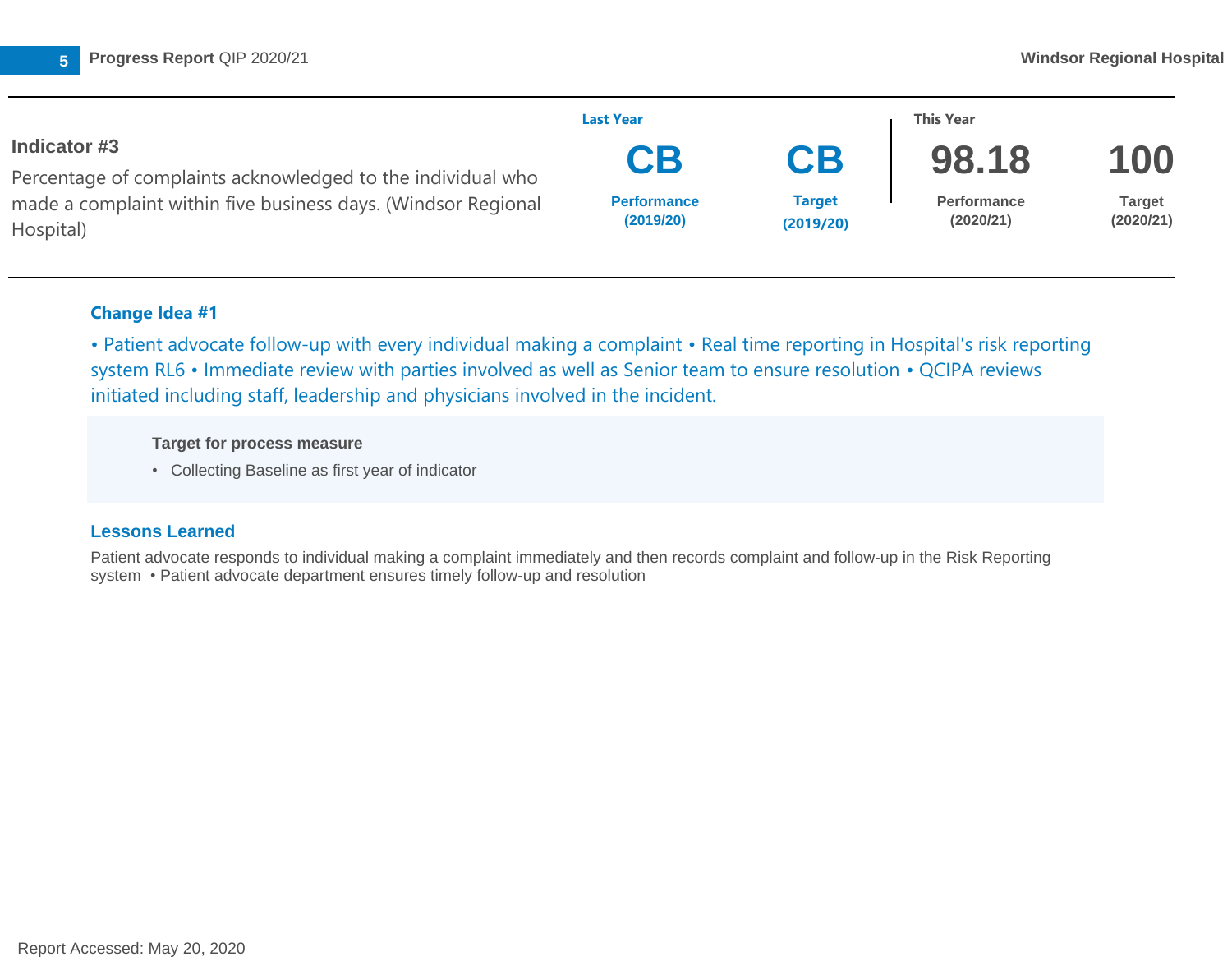

# **Theme III: Safe and Effective Care | Effective | Priority Indicator**

|                                                                                                                                                                                                      | <b>Last Year</b>                         |                                  | This Year                                |                                  |
|------------------------------------------------------------------------------------------------------------------------------------------------------------------------------------------------------|------------------------------------------|----------------------------------|------------------------------------------|----------------------------------|
| Indicator #1<br>Medication reconciliation at discharge: Total number of<br>discharged patients for whom a Best Possible Medication<br>Discharge Plan was created as a proportion the total number of | 57.87<br><b>Performance</b><br>(2019/20) | 59<br><b>Target</b><br>(2019/20) | 59.07<br><b>Performance</b><br>(2020/21) | 62<br><b>Target</b><br>(2020/21) |
| patients discharged. (Windsor Regional Hospital)                                                                                                                                                     |                                          |                                  |                                          |                                  |

### **Change Idea #1**

•Revise med rec form with clearly identified roles and responsibilities of nursing, physicians (ED and MRP) and pharmacists/pharmacist techs; •Standardize med rec process/tool at both sites

#### **Target for process measure**

• •5% improvement is 60.8% from previous year results for medication reconciliation compliance at discharge

### **Lessons Learned**

Audit compliance and accuracy monthly;

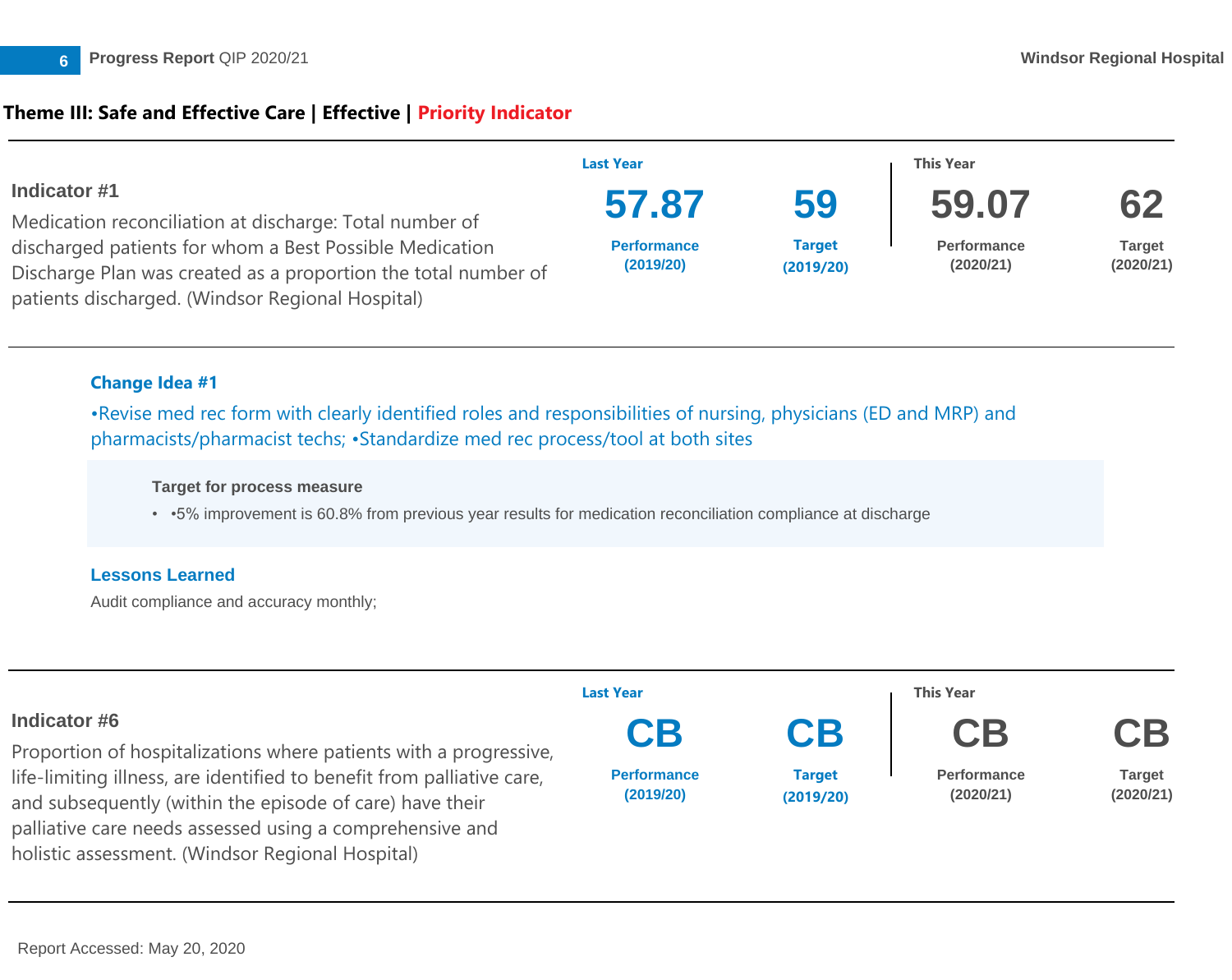• Conduct regular chart reviews to ensure early identification of documented assessment of palliative care needs • Review daily status of palliative care assessments at Patient Flow Huddle in the Command Center • Erie St. Clair Regional Palliative multidisciplinary team includes palliative care experts across the Erie St. Clair LHIN • Flag palliative patients, embedding symptom management strategies to avoid ED and inpatient admission • Continue to work with the LHIN and Hospice partners to support palliative care patients in community.

### **Target for process measure**

• • 100% of palliative patients are assessed for palliative care needs with daily review at unit care rounds and escalation (if necessary) in Command Center at Patient Flow Huddle •Monthly review of readmissions for palliative patients sent home with LHIN palliative care support.

### **Lessons Learned**

Daily review at unit care rounds • Monitor and track documented assessment of needs of palliative care patients • Weekly review with the LHIN on referrals to palliative care home support services and readmissions

|                                                                                                                                                                          | <b>Last Year</b>                |                            | <b>This Year</b>                |                            |  |
|--------------------------------------------------------------------------------------------------------------------------------------------------------------------------|---------------------------------|----------------------------|---------------------------------|----------------------------|--|
| <b>Indicator #7</b>                                                                                                                                                      | 14.49                           | 11.30                      | 10.34                           | <b>The Co</b>              |  |
| Rate of mental health or addiction episodes of care that are<br>followed within 30 days by another mental health and addiction<br>admission. (Windsor Regional Hospital) | <b>Performance</b><br>(2019/20) | <b>Target</b><br>(2019/20) | <b>Performance</b><br>(2020/21) | <b>Target</b><br>(2020/21) |  |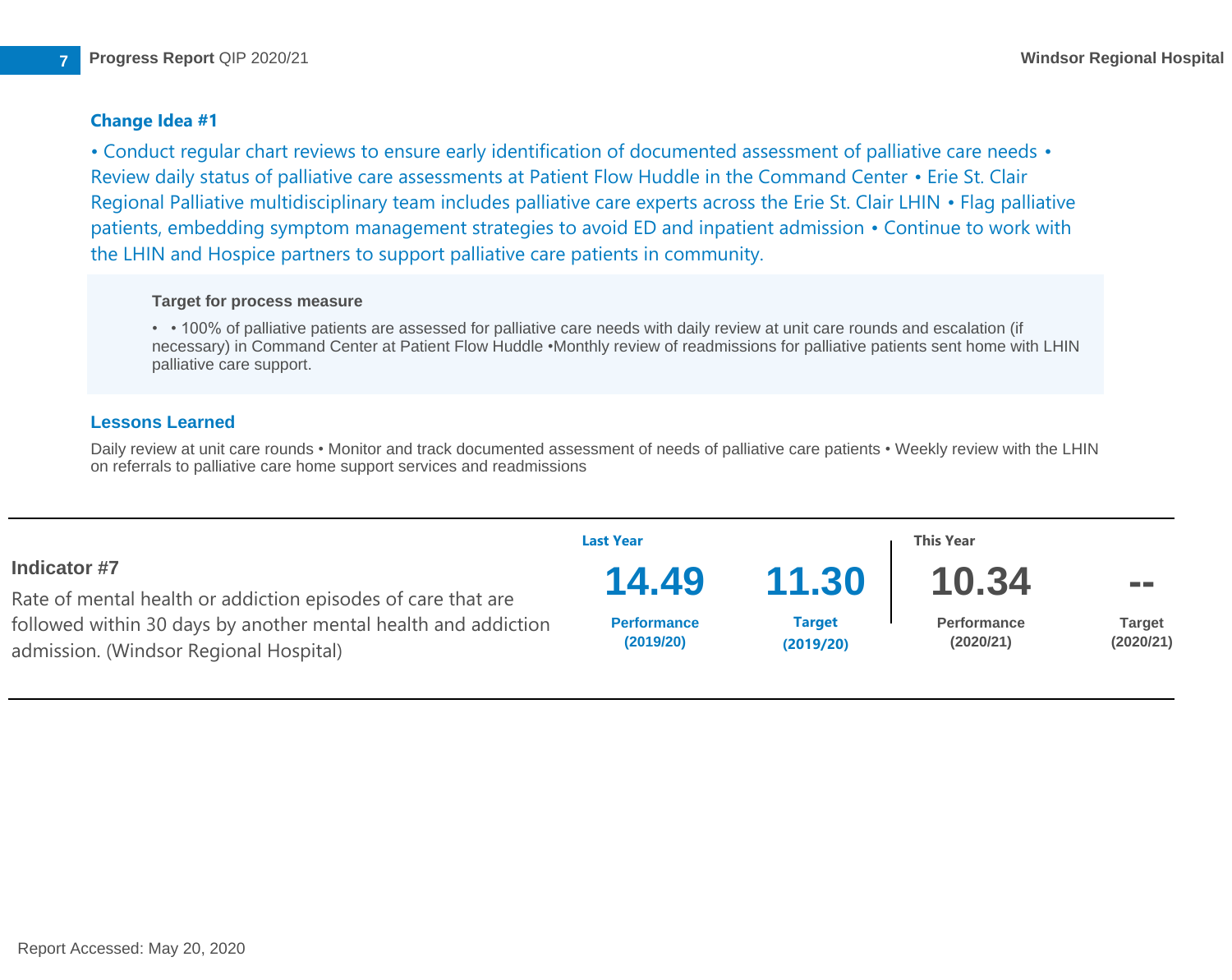• Post-Discharge Clinic in mental health for a 7 day follow up appointment post discharge with a psychiatrist and optional 2nd visit at 14 days post discharge • Identification of 7 day, 30 day and 90 day readmits of patients during care rounds to develop targeted care plans •Monthly reporting of 30 day readmissions with MRN to do a clinical review of the case

#### **Target for process measure**

• •Re-admission rate at or below provincial target; 70% of discharged patients to be referred to Canadian Mental Health Association for community support.

### **Lessons Learned**

Monthly review of 30-day readmission rate data • Track and monitor referrals to Canadian Mental Health Association with bi-monthly process review with Canadian Mental Health Association. Chart review of patients re-admitted within 30 days identifying trends and system gaps.